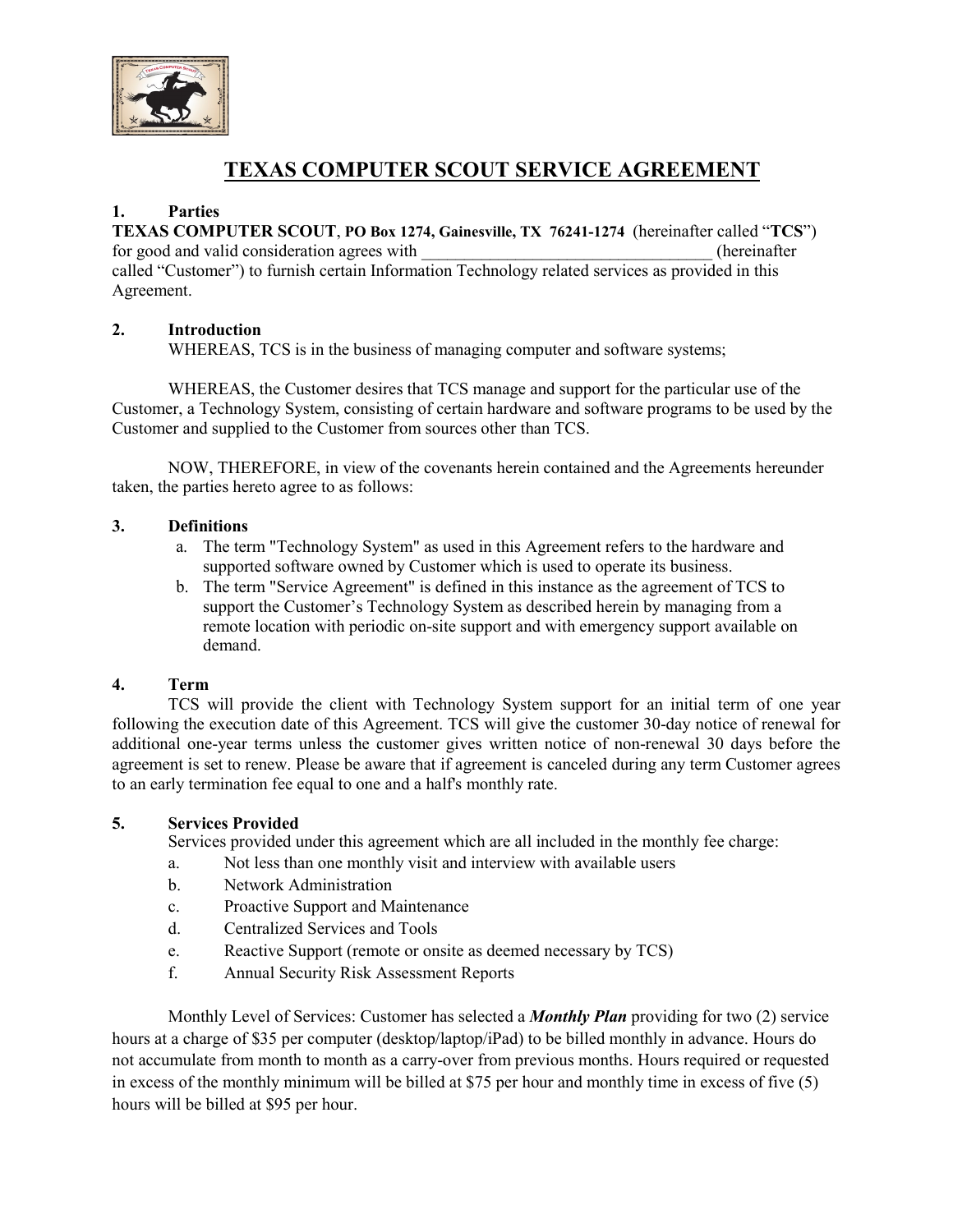

New Customer Evaluation. TCS must survey and assess the current condition of the Customer's entire Technology System for a one-time fee = \$75.00 for Home Office and \$150.00 for each Commercial Business Office location.

## **6. Exclusions**

The following are not covered under this Agreement and will be charged and billed separately:

- Hardware and software repairs, purchases or replacements<br>• Projects: defined as any service designed to add or increase
- Projects; defined as any service designed to add or increase functionality or capacity that requires lengthy amount of time of dedicated service such as server installations, more than three workstation installations at one time, and other special events. Project work will be identified to the customer as such and must be approved before any work is performed. Project work will be contracted for and invoiced separately from the monthly rate.
- After-Hour Support (Regular business hours are Monday Friday (8am 5pm)

## **7. Payment**

TCS' minimum fee for Customer for services described above is \$**75.00** plus tax monthly in advance for the term of this said Agreement. Invoices shall be processed and e-mailed on the 1st of each month by TCS. Payments for Services rendered shall be paid by net 10 terms. Any payment not made in a timely manner shall bear a late fee of 1.5% per month.

#### **8. Response time and service level agreement**

TCS wishes to keep the customer's technology system in peak performance, all requests are treated as a high priority and service needs will be addressed as quickly as possible. Remedy or correction necessary is based on level of technical difficulty or replacement equipment availability. The customer will be notified of the estimated time to resolution at the time of service or diagnosis of issue.

#### **9. Customer Obligations**

Customer shall provide reasonable access to its premises and hardware installation, including remote access to the customer's server and/or any computers that need to be monitored and serviced, as is necessary to provide TCS the opportunity to maintain the technology system. Customer hereby warrants and agrees that it shall at all times maintain all required licenses for its software, provide all hardware in the condition necessary to highest and best use, maintain active subscriptions to a high level anti-virus software, and maintain secure (off site or cloud, if possible) Technology System backups .

#### **10. Confidentiality**

a. TCS agrees to keep in confidence and not disclose to others the internal structure of the client or its marketing strategies along with sensitive information that may be kept in systems maintained by TCS.

b. The customer agrees to limit access to the technology system, data and account information to those employees or consultants who require such access in order to use the technology system in furtherance of the customer's business.

c. The customer shall take all reasonable precautions to maintain the confidentiality of the Technology System, but not less than that employed to protect its' own proprietary information.